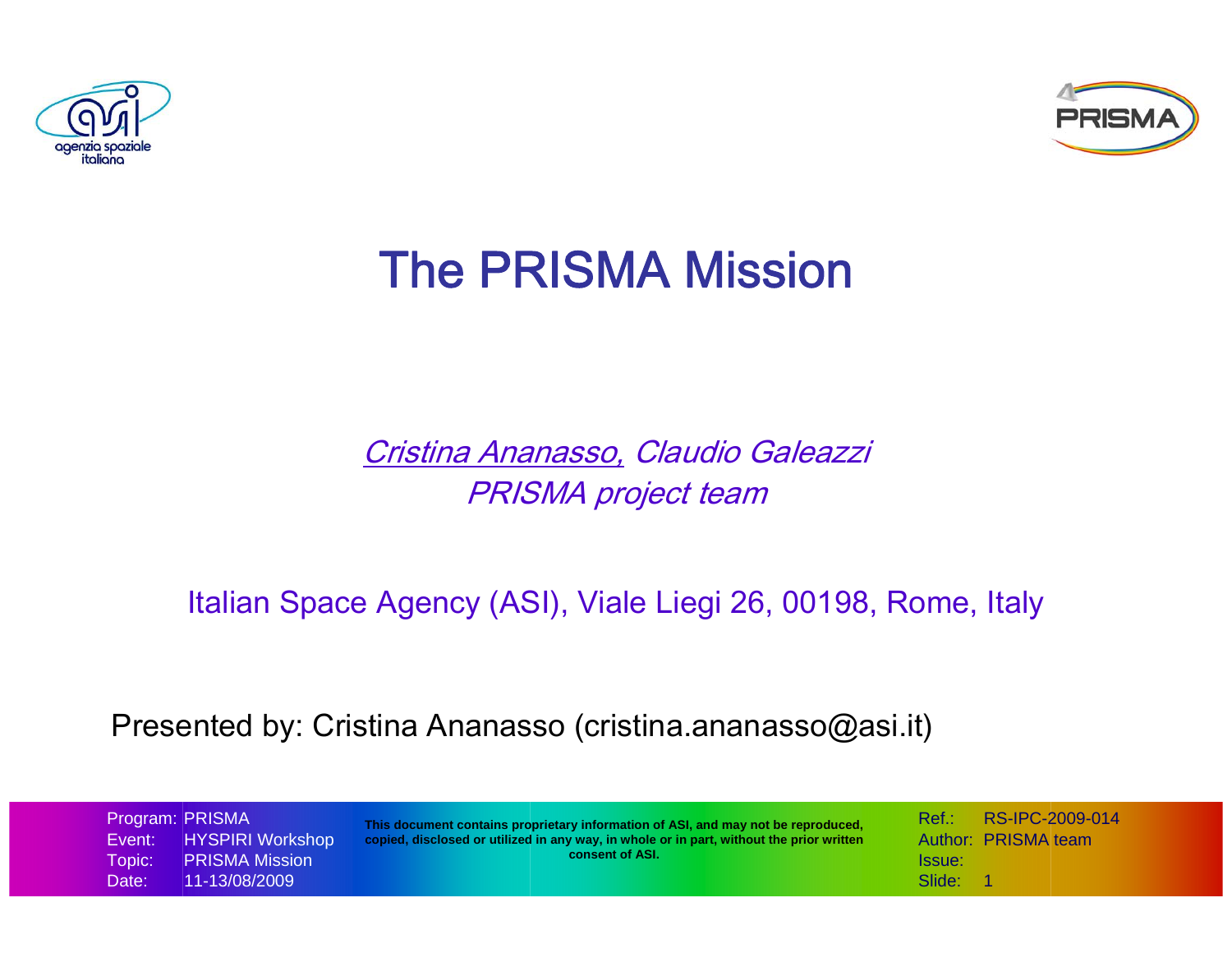

## Presentation Outline



- The Italian Space Agency (ASI)
- PRISMA Program
	- $\Box$ Context and background
	- ⊔ Program overview
	- ⊔ Industrial organization
- PRISMA Mission
	- u **Objectives**
	- ப Mission highlights
	- u System elements
	- ப Key imaging and payload requirements
	- $\Box$ **Products**
	- $\sqcup$ Scientific community and final users
- **Conclusion**

Program: PRISMA Event: HYSPIRI Workshop Topic: PRISMA Mission Date: 11-13/08/2009

**This document contains proprietary information of ASI, and may not be reproduced, copied, disclosed or utilized in any way, in whole or in part, without the prior written consent of ASI.**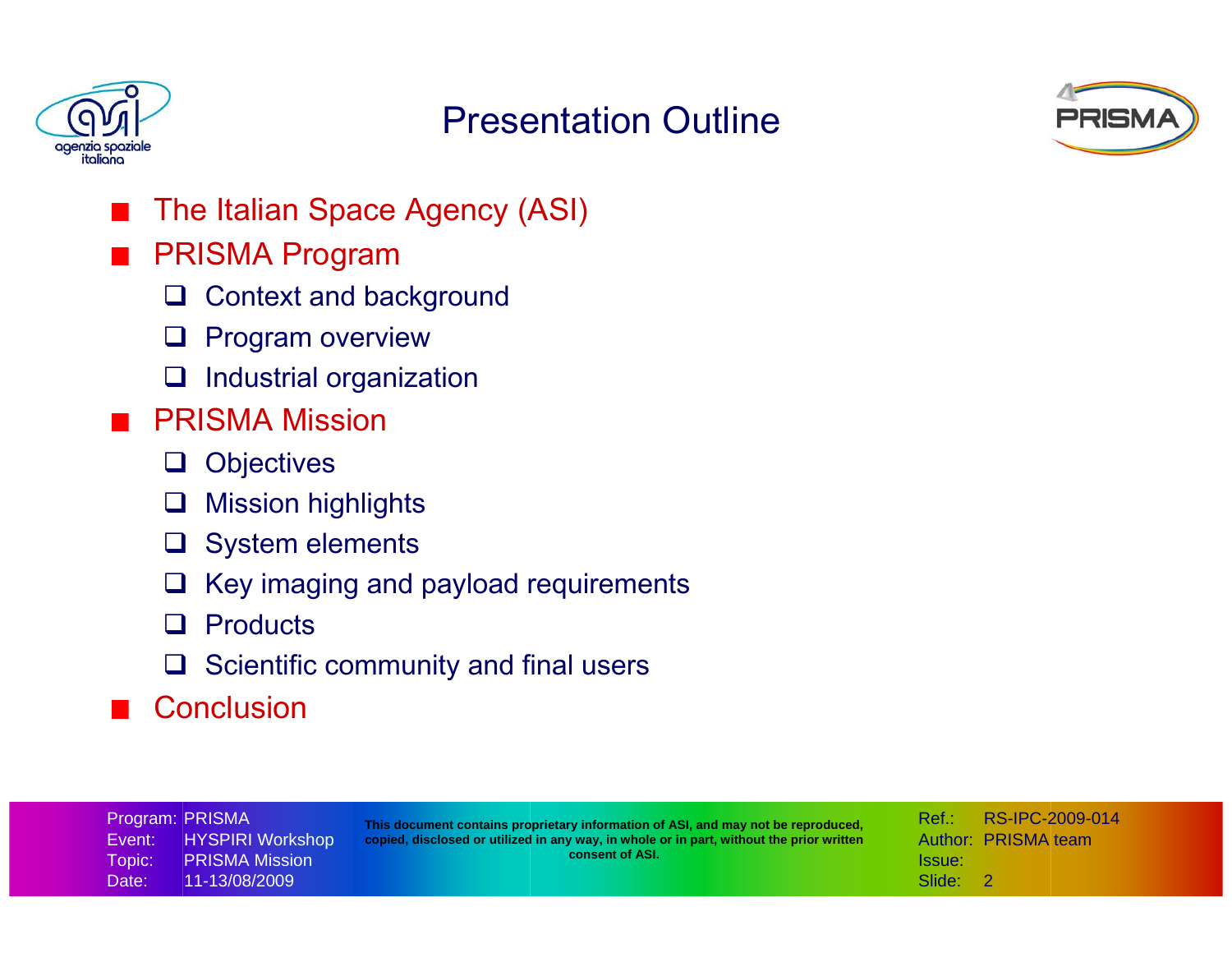

## The Italian Space Agency (ASI)



### Institutional context

- □ Established in 1988
- □ Governmental Agency, supervised by the Ministry of Education, University and Research (MUR)

### Mission

- **Q** Promotion, development and diffusion of **Scientific and Technological research** in the fields of space and aerospace
- □ Coordination and management of national projects
- **Q** Participation to the **European and International projects**
- **□ Elaboration and implementation of the National Aerospace Plan to be** approved by the Governmental Authorities

Program: PRISMA Event: HYSPIRI Workshop Topic: PRISMA Mission Date: 11-13/08/2009

**This document contains proprietary information of ASI, and may not be reproduced, copied, disclosed or utilized in any way, in whole or in part, without the prior written consent of ASI.**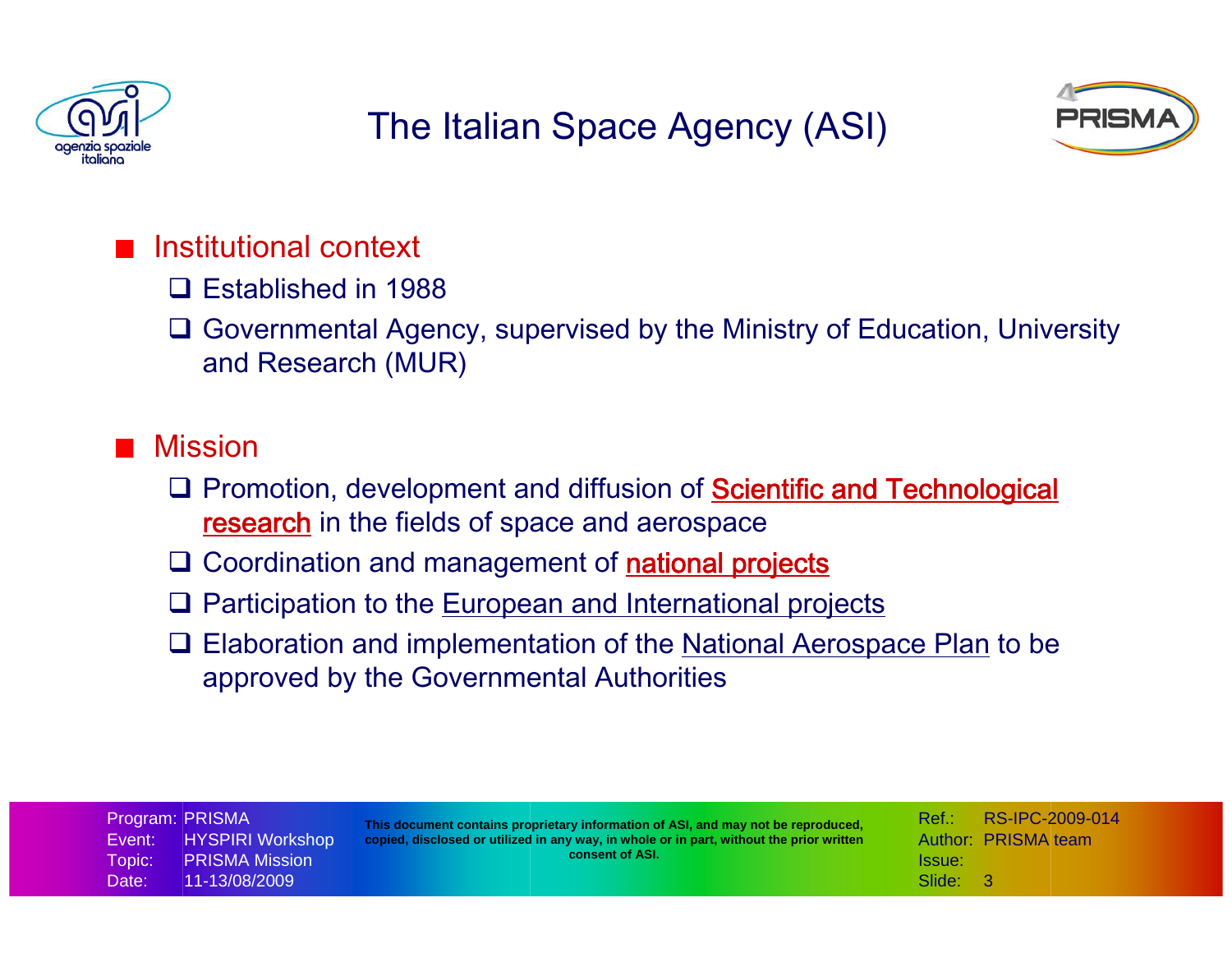

### Balloon Launchs

**Malindi-Kenya**



Program: PRISMA Event: HYSPIRI Workshop Topic: PRISMA Mission Date: 11-13/08/2009

**This document contains proprietary information of ASI, and may not be reproduced, copied, disclosed or utilized in any way, in whole or in part, without the prior written consent of ASI.**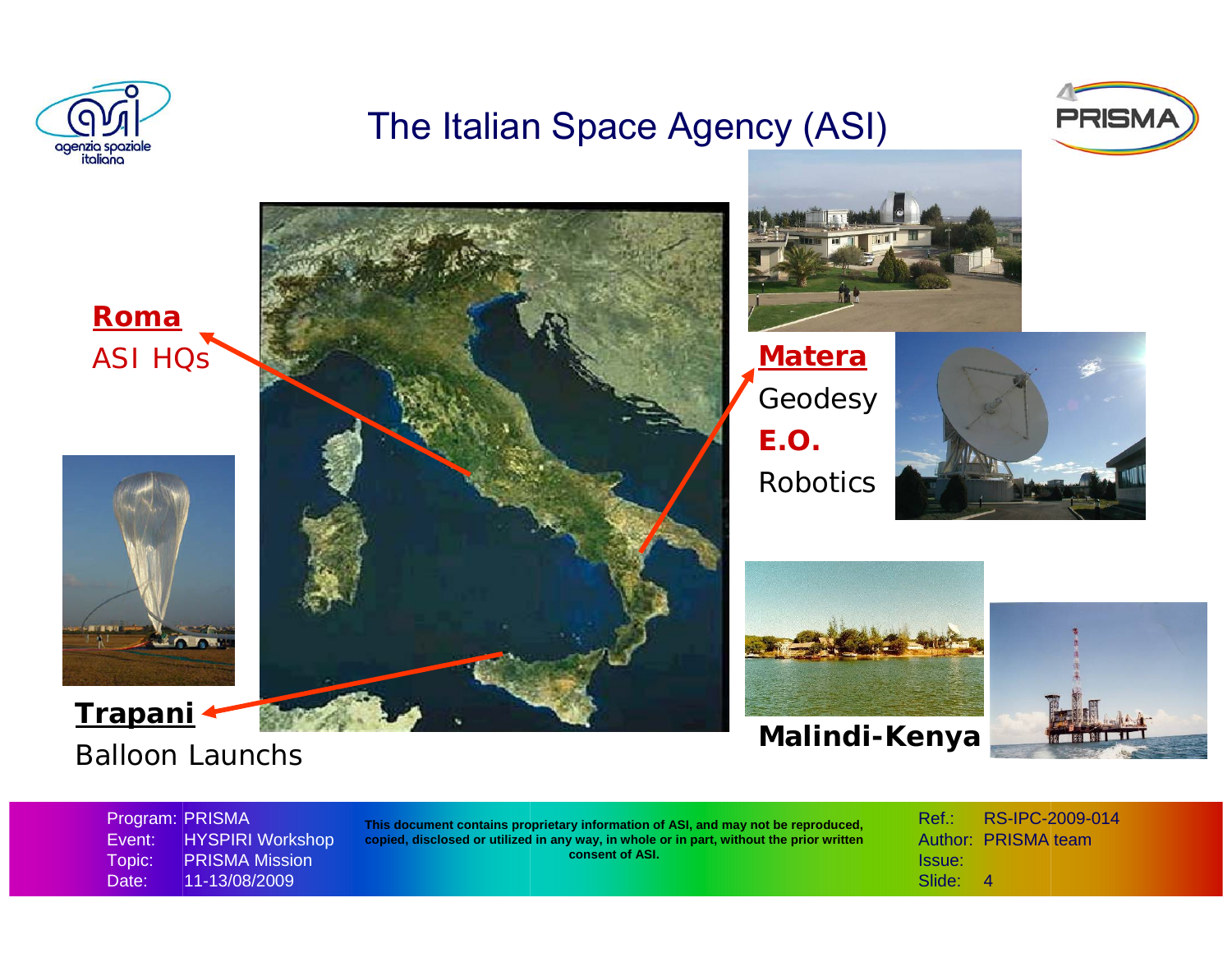

## The Italian Space Agency (ASI)



**Key Figures** 

- $\Box$  Employees:  $\approx$ 250
- Budget:  $\approx$  640 M€/year ( $\approx$ 50% to ESA)



| Topic:  | Program: PRISMA<br>Event: HYSPIRI Workshop<br><b>PRISMA Mission</b> | This document contains proprietary information of ASI, and may not be reproduced,<br>copied, disclosed or utilized in any way, in whole or in part, without the prior written<br>consent of ASI. | Ref∴<br><b>Issue:</b> | RS-IPC-2009-014<br>Author: PRISMA team |
|---------|---------------------------------------------------------------------|--------------------------------------------------------------------------------------------------------------------------------------------------------------------------------------------------|-----------------------|----------------------------------------|
| Date: ˈ | 11-13/08/2009                                                       |                                                                                                                                                                                                  | Slide: 5              |                                        |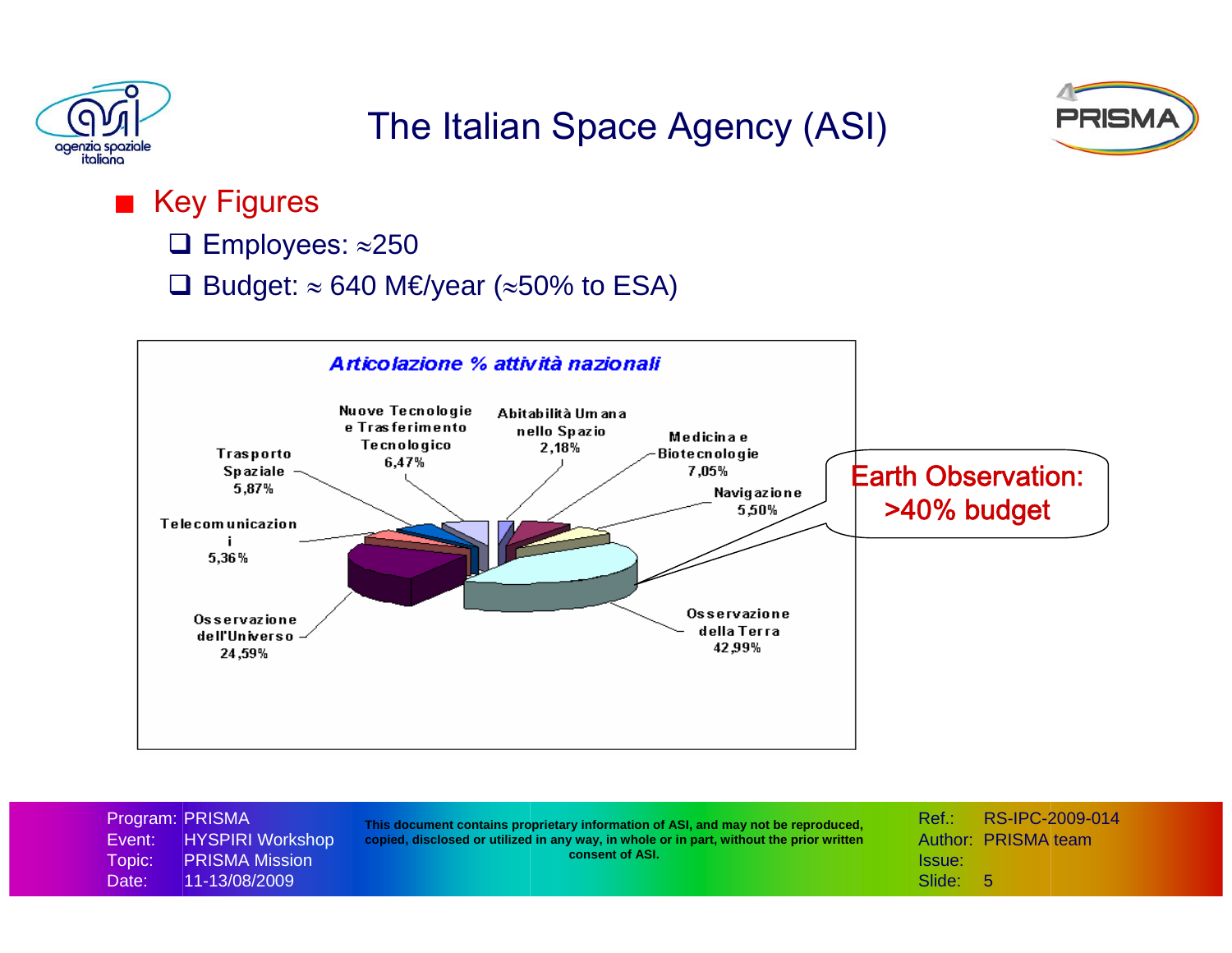## PRISMA - context and background







Program: PRISMA Event: HYSPIRI Workshop Topic: PRISMA Mission Date: 11-13/08/2009

**This document contains proprietary information of ASI, and may not be reproduced, copied, disclosed or utilized in any way, in whole or in part, without the prior written consent of ASI.**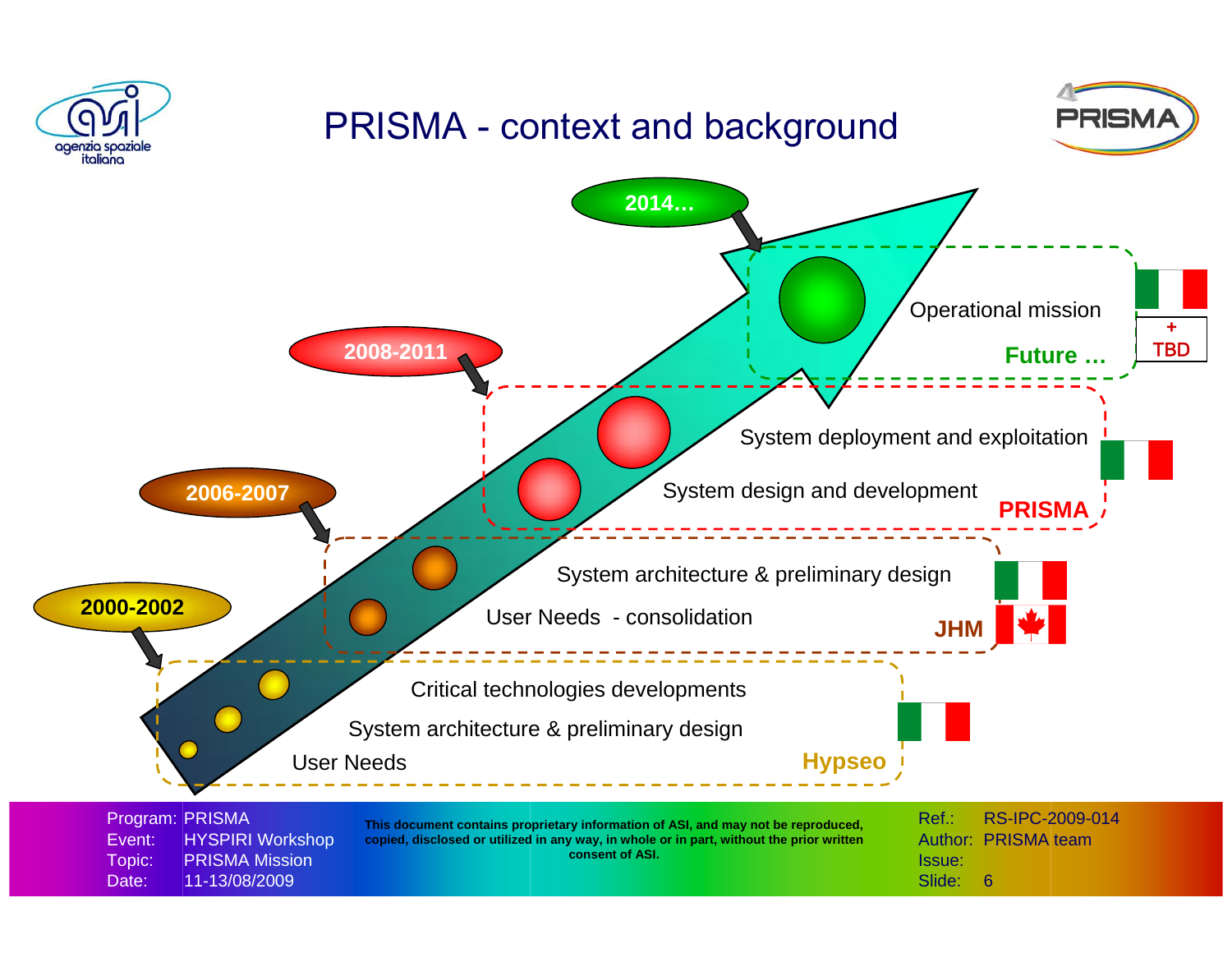

## Programme overview



- PRISMA = PRecursore IperSpettrale della Missione Applicativa
- Mission Objectives:
	- $\Box$ Pre-operational and technology demonstrator nature
	- □ Focus on
		- $\bigcirc$  qualification of PAN/HYP payload in space
		- $\bigcirc$  development and production of PAN/HYP products

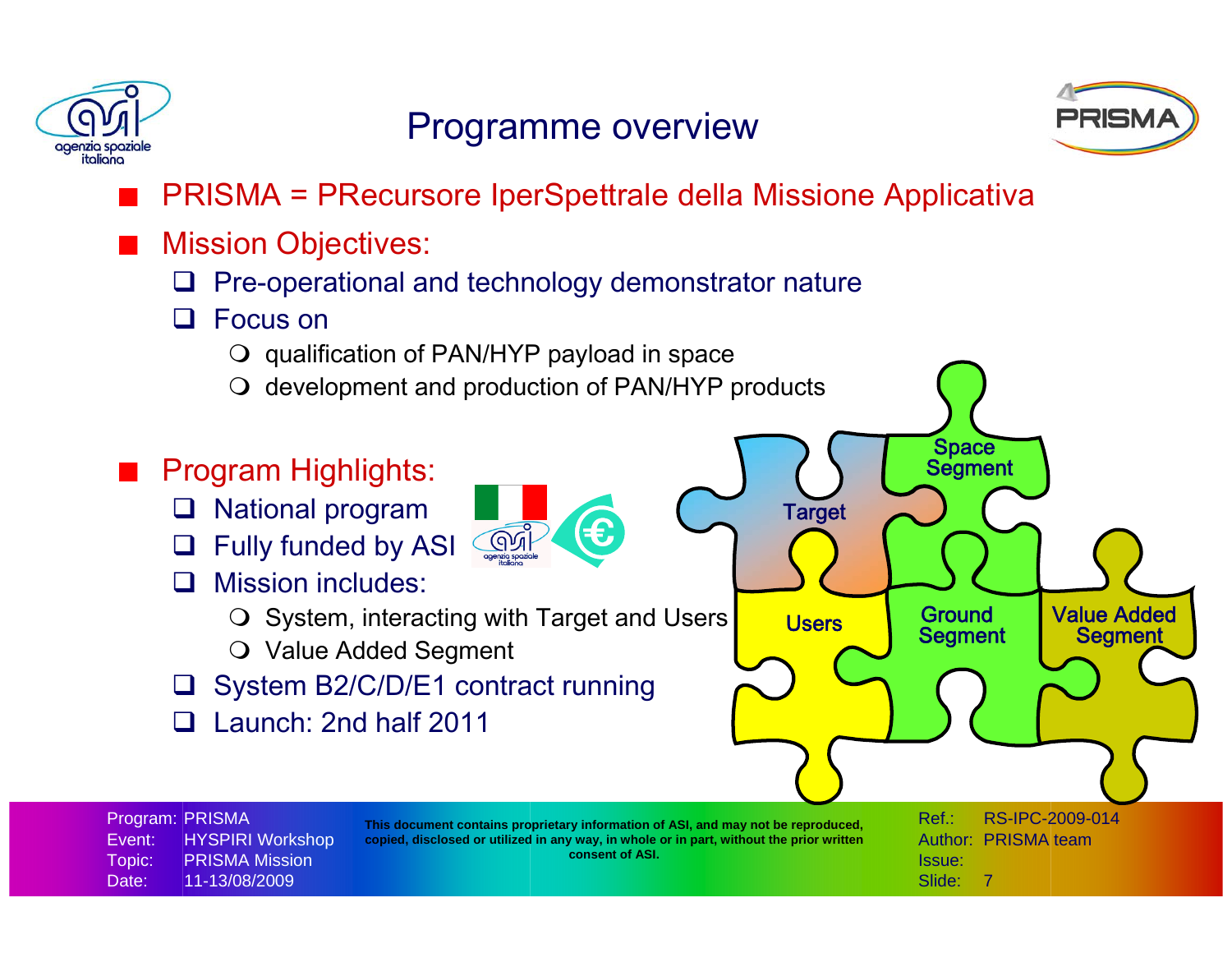

Date: 11-13/08/2009

## Industrial Organization – System B2/C/D/E1



Slide: 8

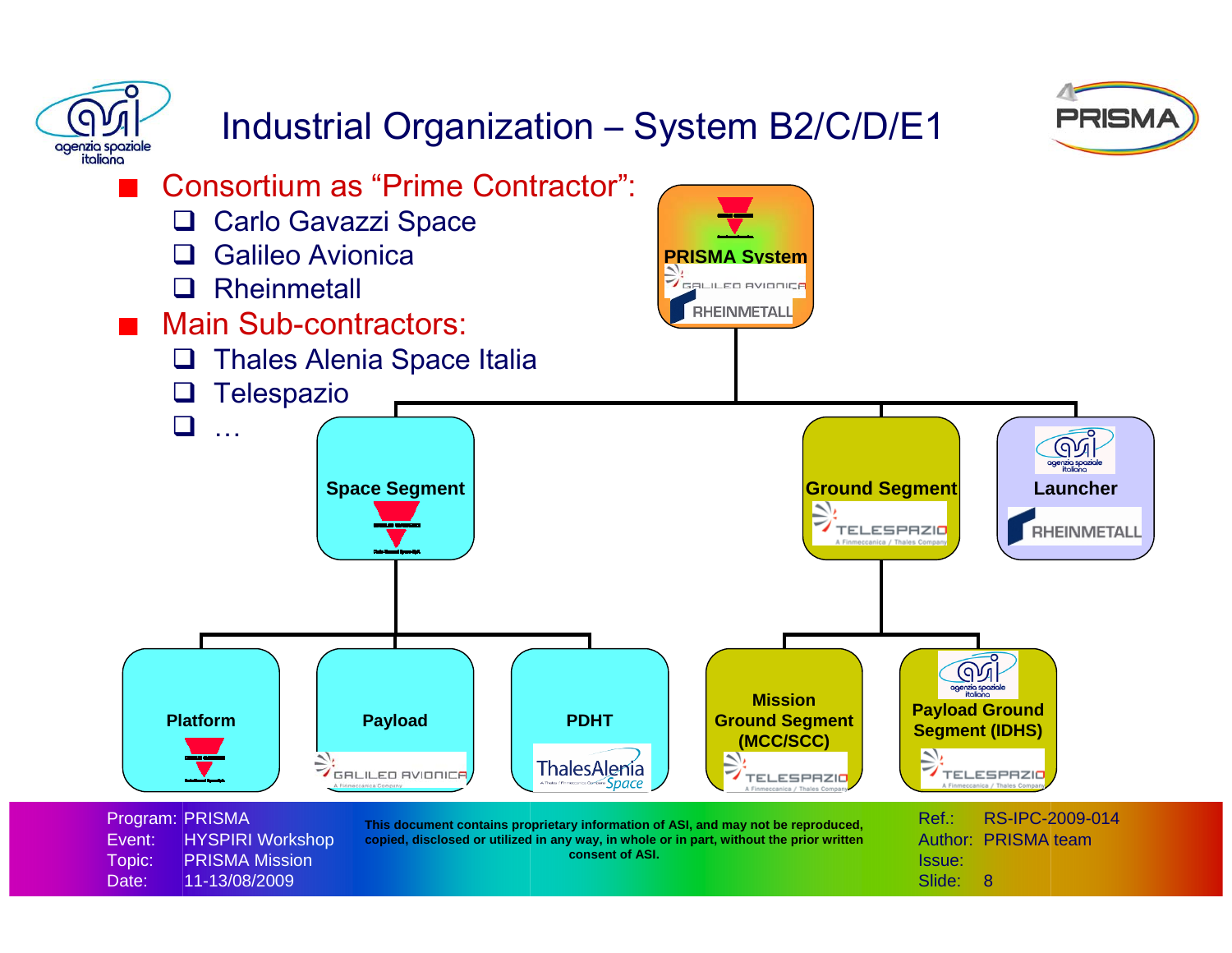

## Mission Objectives



#### Mission Statement:

"… a <u>pre-operative</u> small Italian hyperspectral mission, aiming to qualify the institutional and scientific users for environmental observation and risk technology, contribute to develop applications and provide products to management …"

### Mission applications:

- **□** Vegetation monitoring
- **Q** Geological mapping
- Agricultural diagnostics, agricultural indicators, land cover maps and crop inventories
- $\Box$  Urban and functional areas mapping and monitoring
- $\Box$  Coastal and inland productivity assessment of aquatic ecosystems
- □ Vegetation- atmosphere interactions (carbon cycle)
- $\Box$  Land surface hydrology and water management
- □ Risk Management Support (fires, landslides, volcanic, seismic hazard)
- **□** Atmospheric Physic & Air quality
- **□** Security
- **Q** Desertification

Program: PRISMA Event: HYSPIRI Workshop Topic: PRISMA Mission Date: 11-13/08/2009

**This document contains proprietary information of ASI, and may not be reproduced, copied, disclosed or utilized in any way, in whole or in part, without the prior written consent of ASI.**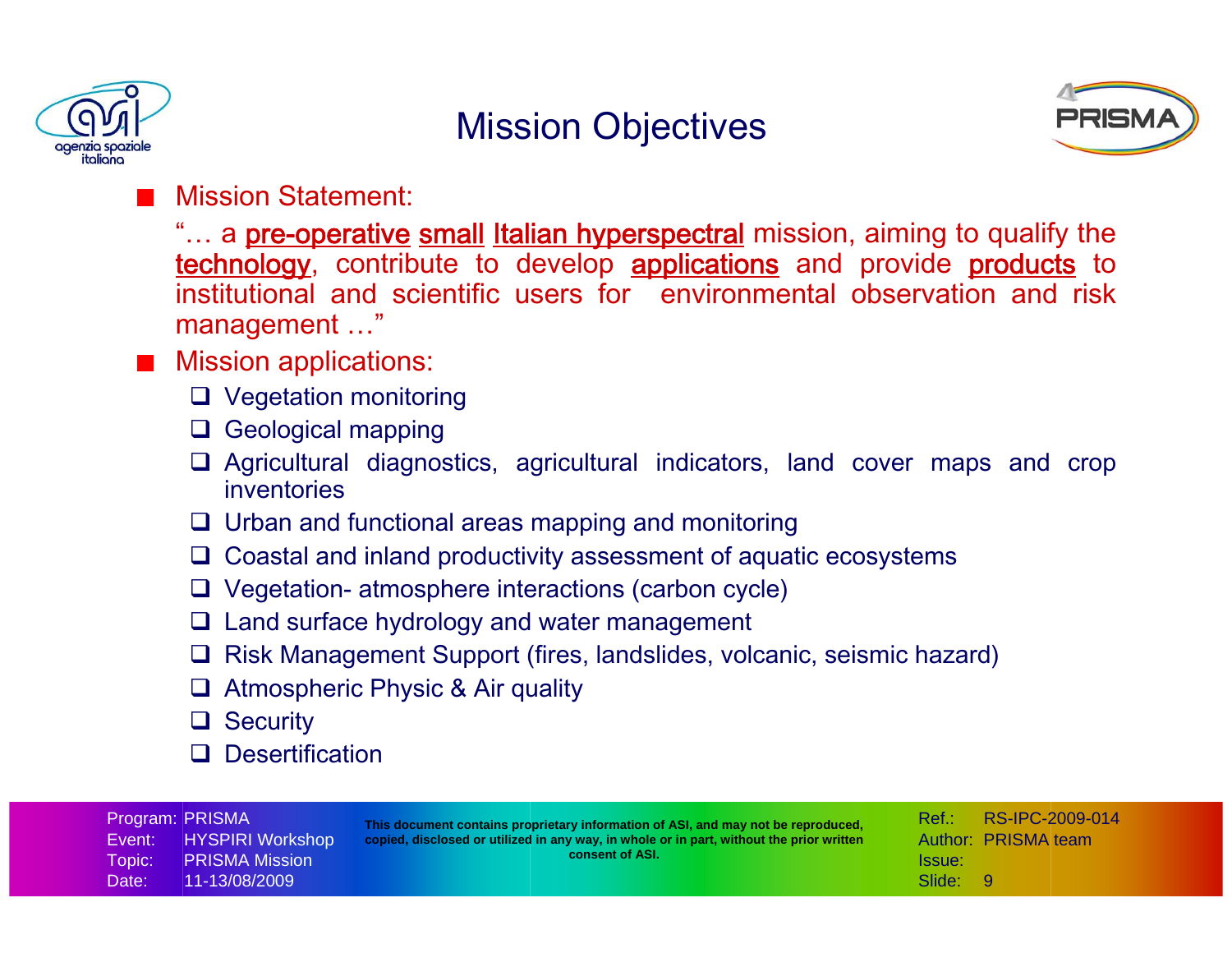

## Mission highlights (1/2)



- High-performance "small" satellite mission that will:
	- $\Box$  provide products up to level 2, through acquisition of hyperspectral imaging spectrometer (HYP) and panchromatic (PAN) data
	- u Support Value Added Segment
	- $\Box$ Capitalize heritage, leverage Italian assets, technologies and expertise
- **Project activities follow ECSS definition for phases and reviews:** 
	- **Q** now we are in PDR
- Some ground elements (antennas, …) already available
- Long Lead Items procurement on-going







**This document contains proprietary information of ASI, and may not be reproduced, copied, disclosed or utilized in any way, in whole or in part, without the prior written consent of ASI.**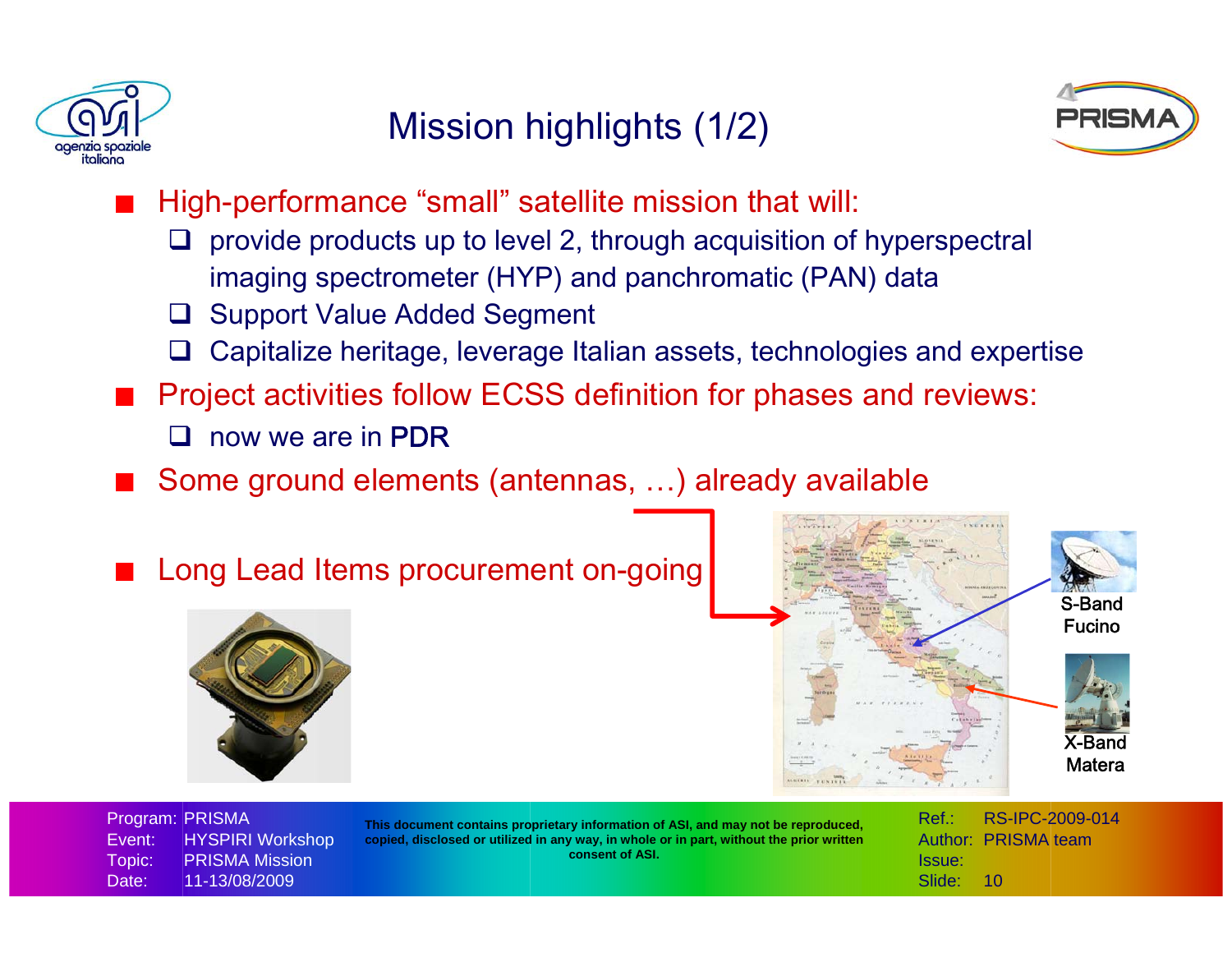

## Mission highlights (2/2)



- Coverage:
	- □ World-wide
	- $\Box$  Specific Italian area of interest
- System Capacity:
	- □ Acquired data volume:
		- $\bigcirc$  Orbit: >50.000 km<sup>2</sup>
		- $\bigcirc$  Daily >100.000 km<sup>2</sup>
	- □ Daily products generation: 30 HYP/PAN
- System Latencies:
	- □ Re-look time: < 7 days
	- □ Response time: < 14 days
- Mission modes:
	- **Q** Primary: User driven
	- $\Box$ Secondary: Data driven (background mission)



Program: PRISMA Event: HYSPIRI Workshop Topic: PRISMA Mission Date: 11-13/08/2009

**This document contains proprietary information of ASI, and may not be reproduced, copied, disclosed or utilized in any way, in whole or in part, without the prior written consent of ASI.**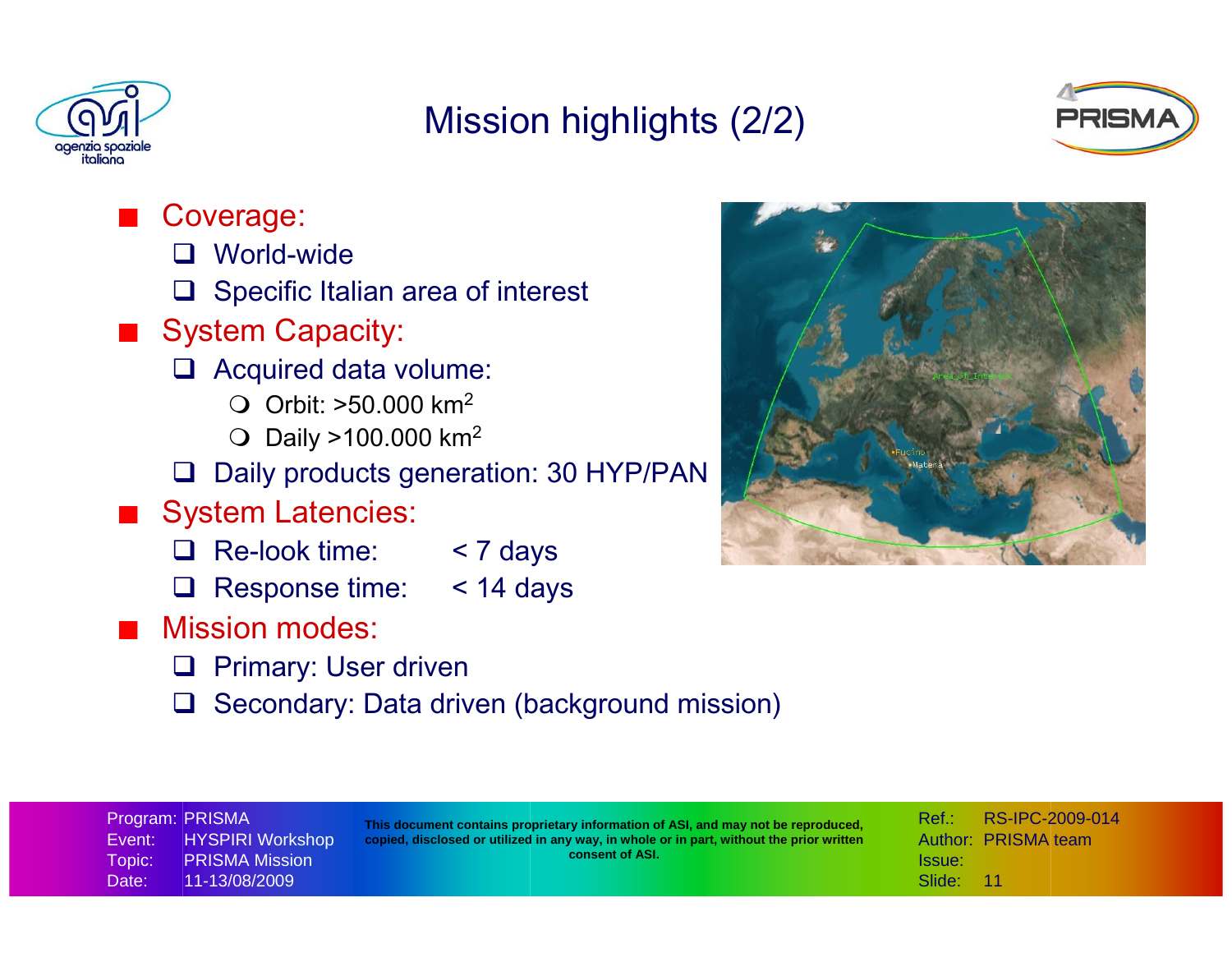

## System elements





Program: PRISMA Event: HYSPIRI Workshop Topic: PRISMA Mission Date: 11-13/08/2009

**This document contains proprietary information of ASI, and may not be reproduced, copied, disclosed or utilized in any way, in whole or in part, without the prior written consent of ASI.**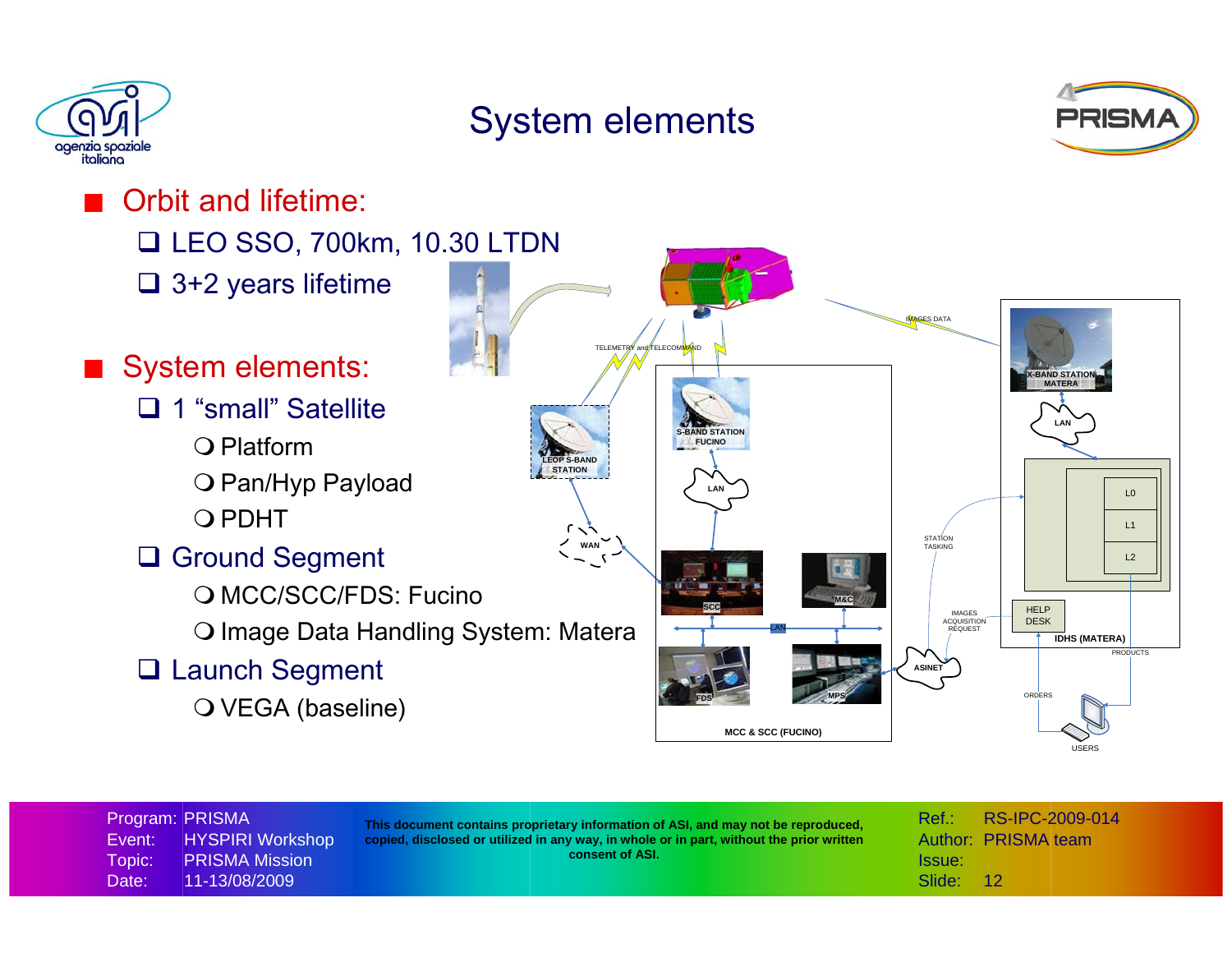

## Key imaging and payload requirements



Swath / FOV: 30 km / 2.45°

Spatial GSD (elementary geom. FoV): PAN: <5 m (2x6000 pixels) HYP: <30 m (1000x256 pixels)

Spectral ranges: PAN camera: 400-700 nm □ HYP instrument (contiguous spectrum) VNIR: 400-1010 nm SWIR: 920-2505 nm Spectral resolution: <10 nm

Aperture diameter: 210mm

Radiometric Quantization: 12 bit a a s

### SNR

- PAN: 240:1
- VNIR: 200:1 (400-1000 nm) 600:1 (@650nm)
- SWIR: 200:1 (1000-1750 nm) 400:1 (@1550nm) 100:1 (1950-2350 nm)
	- 200:1 (@2100nm)
- Absolute radiometric accuracy: <5%



Program: PRISMA Event: HYSPIRI Workshop Topic: PRISMA Mission Date: 11-13/08/2009

**This document contains proprietary information of ASI, and may not be reproduced, copied, disclosed or utilized in any way, in whole or in part, without the prior written consent of ASI.**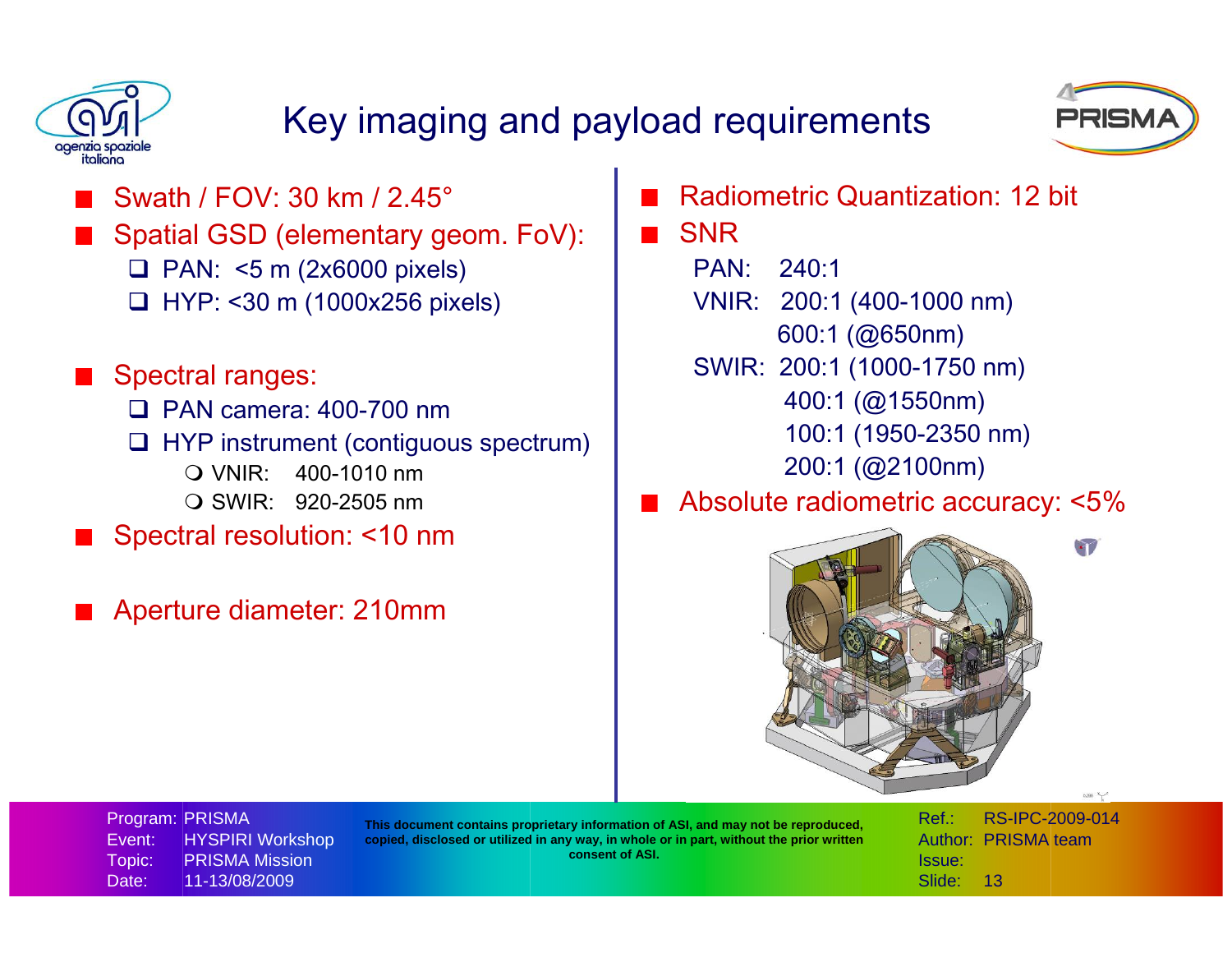





## Value-Added Products

□ Provid<del>e specific geophysical, geochemical, biophysical, bioch</del>emical inform**a**tion

PRISMAProducts levels

- $\Box$  Generated by processing the system products together with the relevant auxiliary input data (e.g spectral libraries). with specific algorithms
	- O <u>Level 3:</u> classification products etc.
	- O Level 4: further elaboration of Level 3 products (e.g. statistical analysis, temporal trends, retails **Products**

**Level 2c** 

Level 3b

## System Products

 $\Box$  Products which are intended to be the systematic basis for the generation of the higher level mission products

O Level 0 processing discriminates image, housekeeping and calibration data.

- O Level 1 (Top-of-Atmosphere Spectral Radiance): process Level 0 data into moreover, Cloud and Sun Glint masks are generated. radiometrically corrected and calibrated radiance data in physical units;
- Q Level 2 processing generates at-ground radiances and reflectances, which are geometrically corrected and geo-coded; atmospheric products are also provided.

| Program: PRISMA | Event: HYSPIRI Workshop<br>Topic: PRISMA Mission | This document contains proprietary information of ASI, and may not be reproduced,<br>copied, disclosed or utilized in any way, in whole or in part, without the prior written<br>consent of ASI. | Ref.: I<br><b>Issue:</b> | RS-IPC-2009-014<br>Author: PRISMA team |
|-----------------|--------------------------------------------------|--------------------------------------------------------------------------------------------------------------------------------------------------------------------------------------------------|--------------------------|----------------------------------------|
| Date:           | 11-13/08/2009                                    |                                                                                                                                                                                                  | Slide: 14                |                                        |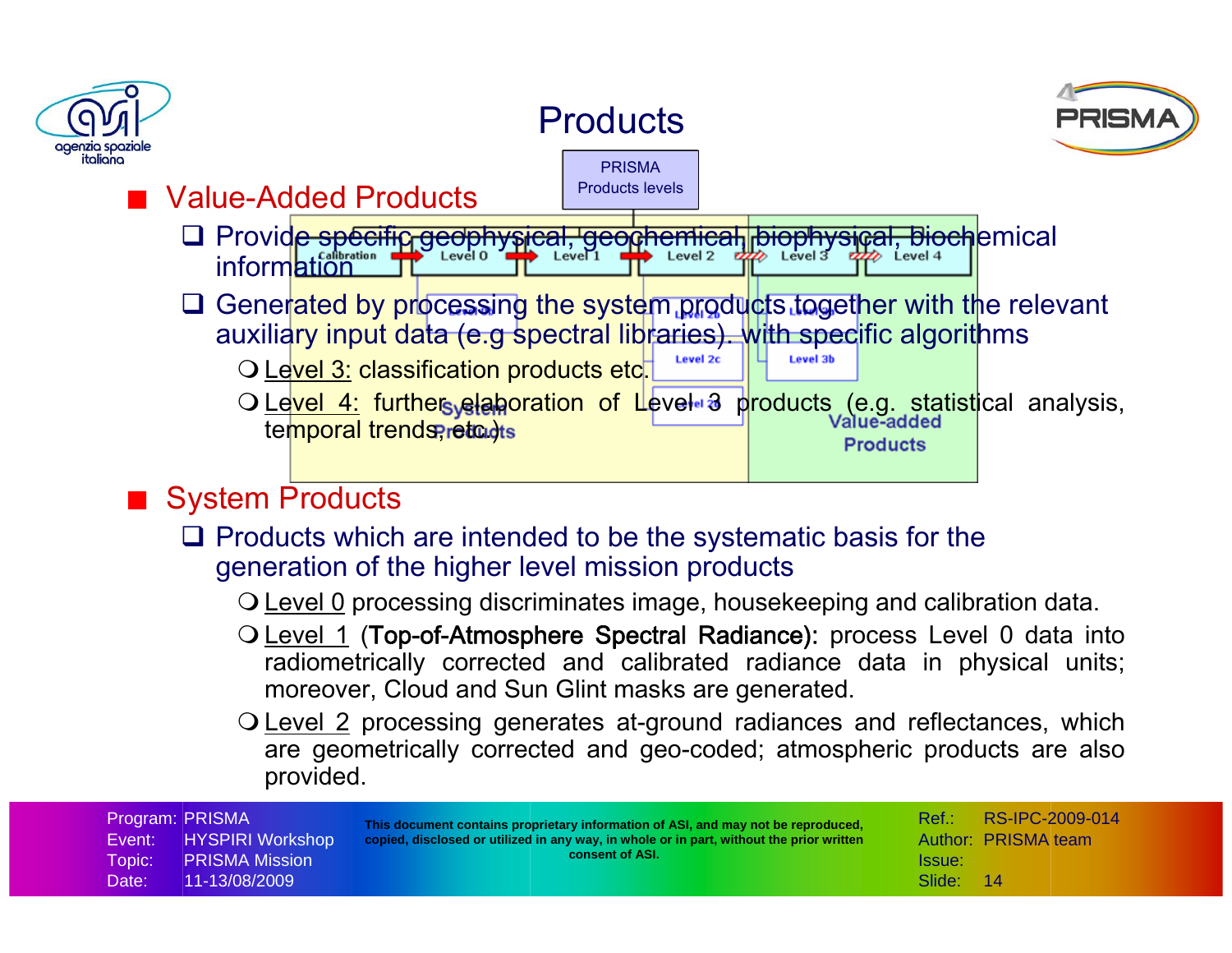



### PRISMA: toward the applications of the national Hyperspectral mission

31 march-1°april 2009, Centro di Geodesia Spaziale "G. Colombo" - Matera

### Objectives:

- $\Box$  To present PRISMA to the Italian remote sensing community
- $\Box$  To investigate the state-of-the-art of the Italian reserach on hyperspectral applications
- $\Box$  To identify the existing gap for algorithms, products, data, applications
- $\Box$  To identify the priorities for research and applications
- $\Box$  To identify and discuss the potentialities of the PRISMA mission in comparison with the other hyperspectral mission
- $\Box$  To investigate on the possibilities of collaboration and cooperation with the final users
- 2 full days
- 37 talks
- More than 70 people

Program: PRISMA Event: HYSPIRI Workshop Topic: PRISMA Mission Date: 11-13/08/2009

**This document contains proprietary information of ASI, and may not be reproduced, copied, disclosed or utilized in any way, in whole or in part, without the prior written consent of ASI.**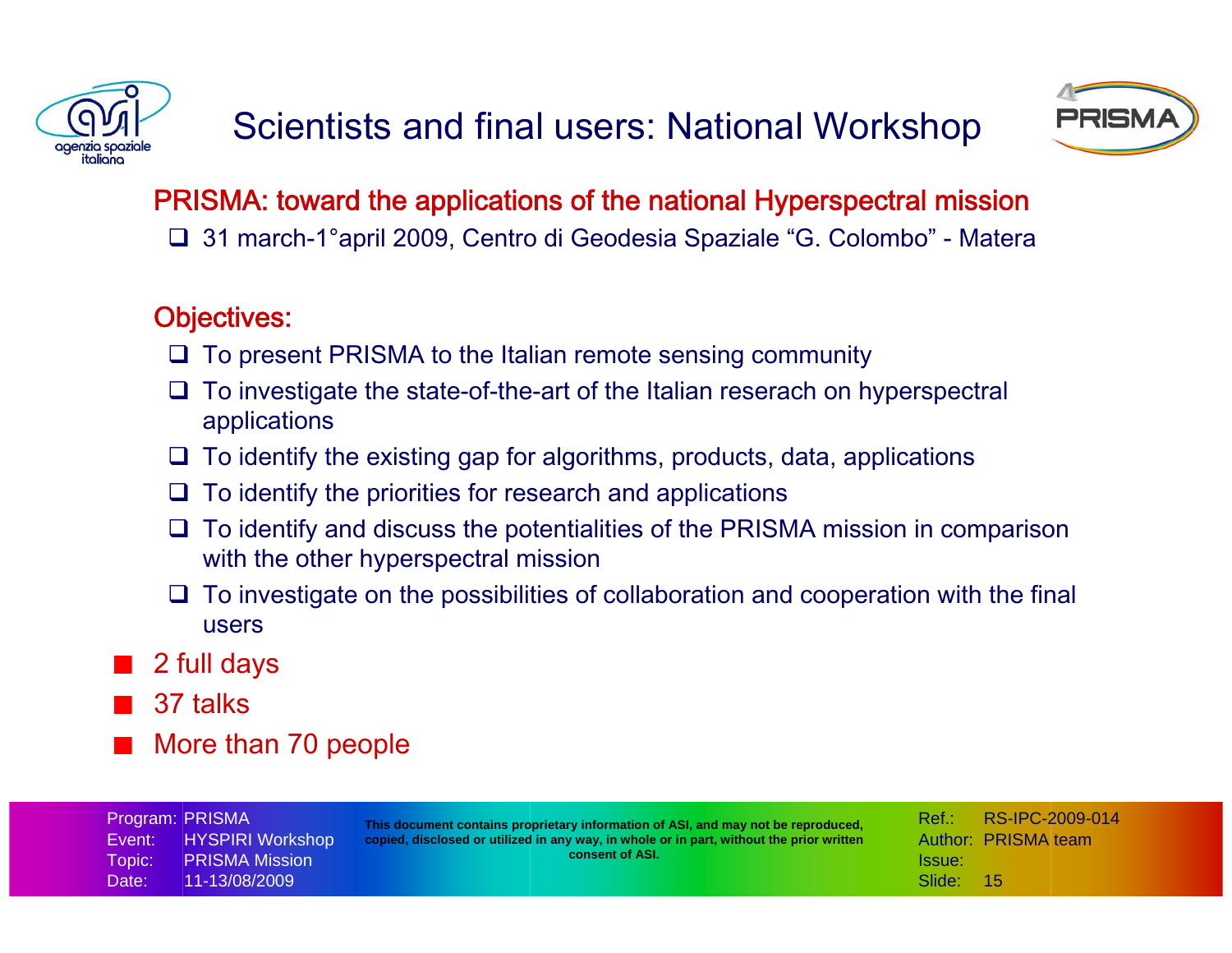#### **DEADLINES**

LA

 $\overline{O}$ 

**Submission of abstracts** 13 November 2009 Notification of acceptance 20 December 2009 **Issue of Preliminary Program** 20 January 2010 Registration **Issue of Final Program** Workshop

1 February 2010

**At Workshop** 

#### **CONTACT POINTS**

Tel: +39 06 94 180 912

**ESA Conference Bureau** e-mail: esa.conference.bureau@esa.int

# INTERNATIONAL WORKSHOP with ESA and DLR



Date: 11-13/08/2009

#### **BACKGROUND**

The European Space Agency (ESA), the German Aerospace Center (DLR)/<br>the German Research Center for Geosciences (GFZ) and the Italian Space<br>Agency (ASI) are organising the Hyperspectral Workshop 2010, to be held at ESA-ESRIN, in Frascati, Italy on 17-19 March 2010.

The Workshop will focus on the current and future hyperspectral/ imaging spectroscopy capacity in Europe. It aims to combine the community of the ESA CHRIS Proba mission with the and International user communities in preparation for the erspectral missions PRISMA (ASI) and EnMAP (DLR/GFZ).

#### **IPATION**

shop is open to all European and International scientists industry working already with or planning to work with .<br>ctral data

#### **TIVES**

objectives of the workshop are to:

s, schedules, capabilities and data access.

products and applications that will be supported by the Italian<br>mission and the German EnMAP mission.

ie a forum for the presentation of multi-annual results from<br>HRIS Proba community and their expectations for continuity<br>search and application development

Provide a forum for the international imaging spectroscopy user community to discuss and consolidate main research areas and their data needs to be supported by the European hyperspectral missions.

#### **ORGANISATION**

The Workshop is organised around:

Plenary talks Papers and poster sessions as selected by the Scientific Committee Round table discussions Discussion Forum science activities around future hyperspectral missions Demonstration of software tools Conference Proceedings to be published as ESA Special Proceedings

#### **PROPOSED THEMES**

Cal/Val activities I Image processing methods and tools Land cover & land surface processes Vegetation & forest Agriculture Urban areas Geology and soils Volcanoes Atmosphere Ocean colour & coastal zones I Inland water and hydrology Clobal change missions & technology missions

**This document contains in or ASI, and may not be reproduced,** 









rs Rock, Australia - Proba CHRIS - 20 Aug 20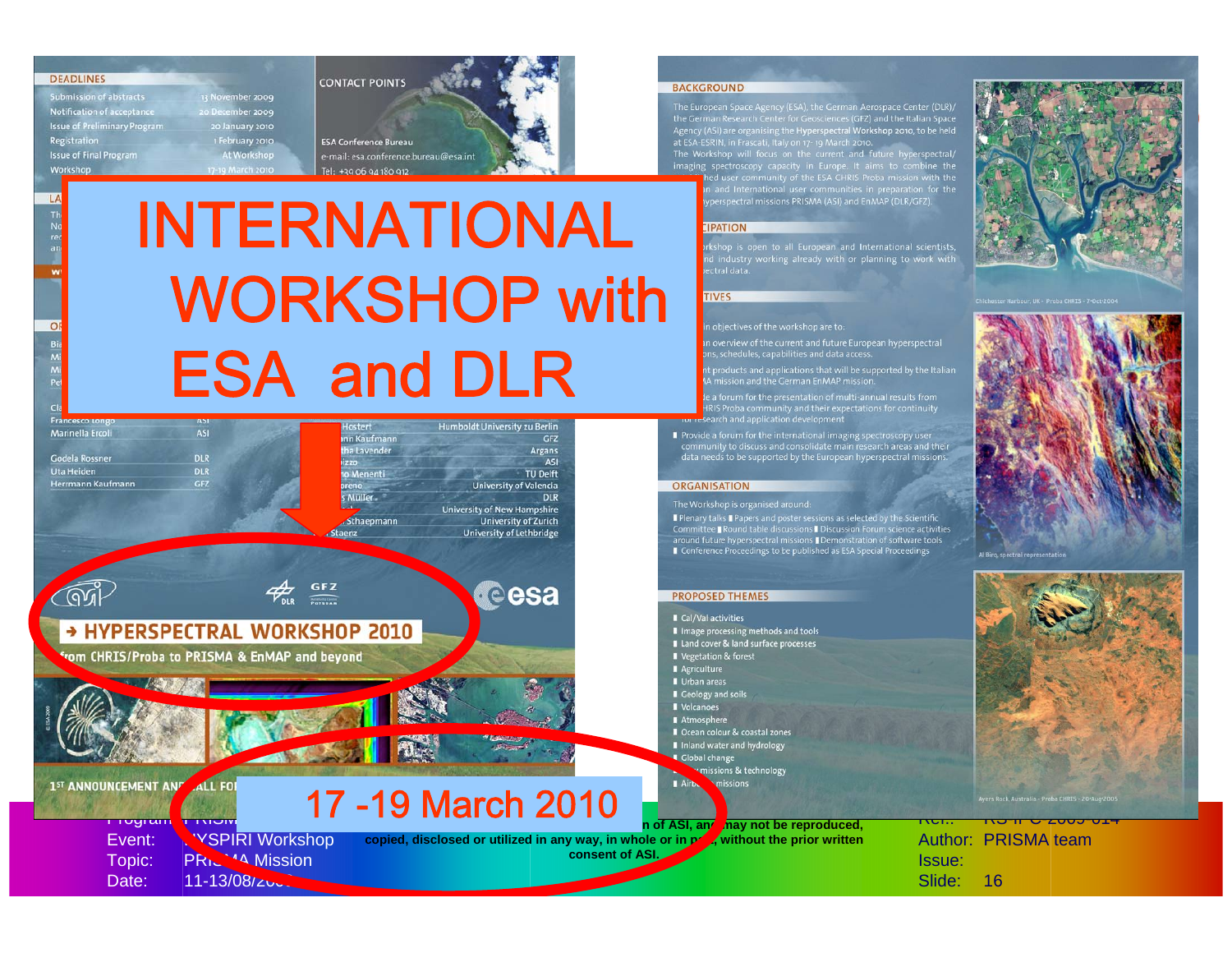

**Conclusions** 



ASI is committed to play a major role in the "hyperspectral arena"

- Public competition for the Italian scientific community
	- $\square$  Research on applicative fields
	- $\square$  PIs of the project will be part of the Scientific Advisory Team
	- □ 4 years projects
- Data Policy for scientific data distribution will be available by the end of 2009
- PRISMA mission is on going
	- $\square$  Pre-operational, technology demonstration/qualification
	- Fully Funded
	- Launch 2° half of 2011

Program: PRISMA Event: HYSPIRI Workshop Topic: PRISMA Mission Date: 11-13/08/2009

**This document contains proprietary information of ASI, and may not be reproduced, copied, disclosed or utilized in any way, in whole or in part, without the prior written consent of ASI.**